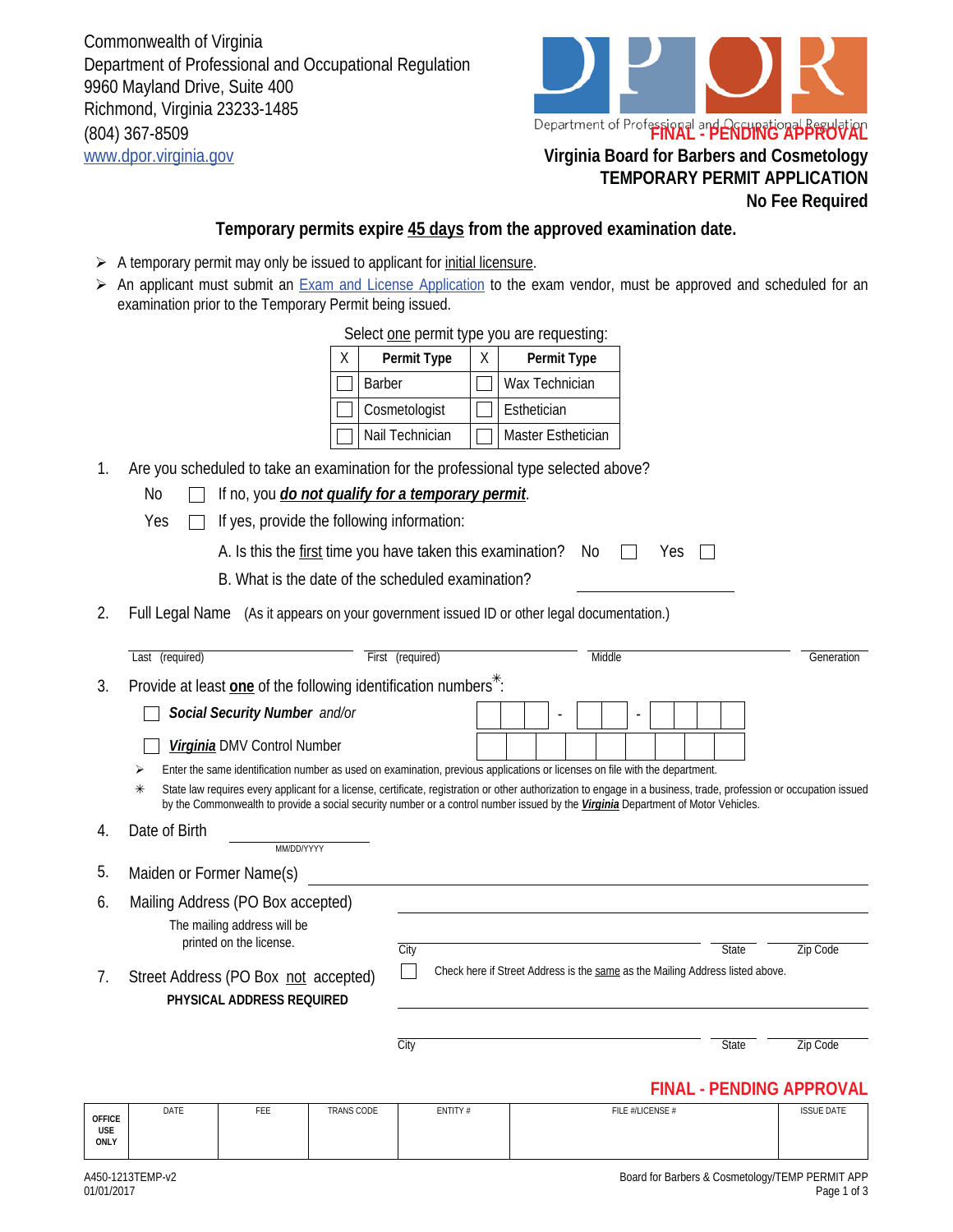## **FINAL - PENDING APPROVAL**

| 8.  |                                                                                                                                                                      | <b>Contact Numbers</b>                                                                                                                                                                                                                                                                                                                           |                   |             |        |                                                                                                    |                     |                 |     |             |            |  |
|-----|----------------------------------------------------------------------------------------------------------------------------------------------------------------------|--------------------------------------------------------------------------------------------------------------------------------------------------------------------------------------------------------------------------------------------------------------------------------------------------------------------------------------------------|-------------------|-------------|--------|----------------------------------------------------------------------------------------------------|---------------------|-----------------|-----|-------------|------------|--|
|     |                                                                                                                                                                      |                                                                                                                                                                                                                                                                                                                                                  | Primary Telephone |             |        |                                                                                                    | Alternate Telephone |                 | Fax |             |            |  |
| 9.  | <b>Email Address</b>                                                                                                                                                 |                                                                                                                                                                                                                                                                                                                                                  |                   |             |        |                                                                                                    |                     |                 |     |             |            |  |
| 10. | A temporary permit holder must work under the supervision of a currently licensed practitioner. Provide your<br>supervisor's information:<br>Supervisor's Name<br>А. |                                                                                                                                                                                                                                                                                                                                                  |                   |             |        | Email address is considered a public record and will be disclosed upon request from a third party. |                     |                 |     |             |            |  |
|     |                                                                                                                                                                      |                                                                                                                                                                                                                                                                                                                                                  |                   |             |        |                                                                                                    |                     |                 |     |             |            |  |
|     |                                                                                                                                                                      | First (required)                                                                                                                                                                                                                                                                                                                                 |                   |             | Middle |                                                                                                    |                     | Last (required) |     |             | Generation |  |
|     | <b>B.</b>                                                                                                                                                            | Supervisor's Virginia License Number                                                                                                                                                                                                                                                                                                             |                   |             |        |                                                                                                    |                     |                 |     | Exp. Date   |            |  |
|     | C.                                                                                                                                                                   | I, the undersigned, agree to supervise for the above-named individual, and shall be responsible for the actions<br>of the applicant during the time the temporary permit is in force for all activities related to the practice of:                                                                                                              |                   |             |        |                                                                                                    |                     |                 |     |             |            |  |
|     |                                                                                                                                                                      | Barbering                                                                                                                                                                                                                                                                                                                                        |                   | Cosmetology |        | Nail Care<br>$\mathcal{L}$                                                                         |                     | Wax Care        |     | Esthetician |            |  |
|     |                                                                                                                                                                      | Sponsor's Signature                                                                                                                                                                                                                                                                                                                              |                   |             |        |                                                                                                    |                     |                 |     | Date        |            |  |
| 11. | No<br>Yes                                                                                                                                                            | Have you ever been subject to a <i>disciplinary action</i> taken by any (including Virginia) local, state or national regulatory<br>body? This includes but is not limited to any monetary penalties, fines, suspensions, revocations, surrender of a<br>license in connection with a disciplinary action or voluntary termination of a license. |                   |             |        | If yes, complete the Disciplinary Action Reporting Form.                                           |                     |                 |     |             |            |  |
| 12. | <b>No</b><br>Yes                                                                                                                                                     | Have you ever had an application for licensure, certification or registration as a practitioner or instructor in the fields of<br>barbering, cosmetology, waxing, nail care, esthetics, body-piercing, or tattooing denied by any (including Virginia)<br>local, state or national regulatory body?                                              |                   |             |        | If yes, complete the <b>Denial of Licensure Reporting Form.</b>                                    |                     |                 |     |             |            |  |
| 13. | А.                                                                                                                                                                   | Have you ever been convicted or found guilty, regardless of the manner of adjudication, in any jurisdiction of the<br>United States of any felony within the last 20 years? Any plea of nolo contendere shall be considered a<br>conviction.<br>No<br>Yes                                                                                        |                   |             |        | If yes, complete the Criminal Conviction Reporting Form.                                           |                     |                 |     |             |            |  |
|     | В.                                                                                                                                                                   | Have you been convicted or found guilty, regardless of the manner of adjudication, in any jurisdiction of the<br>United States of any misdemeanor involving moral turpitude, sexual offense, drug distribution or physical<br>injury within the last two (2) years? Any plea of nolo contendere shall be considered a conviction.<br>No<br>Yes   |                   |             |        | If yes, complete the Criminal Conviction Reporting Form.                                           |                     |                 |     |             |            |  |

*Please Note:*

If you answered **"yes"** to having a prior **Disciplinary Action, Denial of a License** or a **Criminal Conviction** you **may not** be eligible for a temporary permit without an Administrative Hearing.